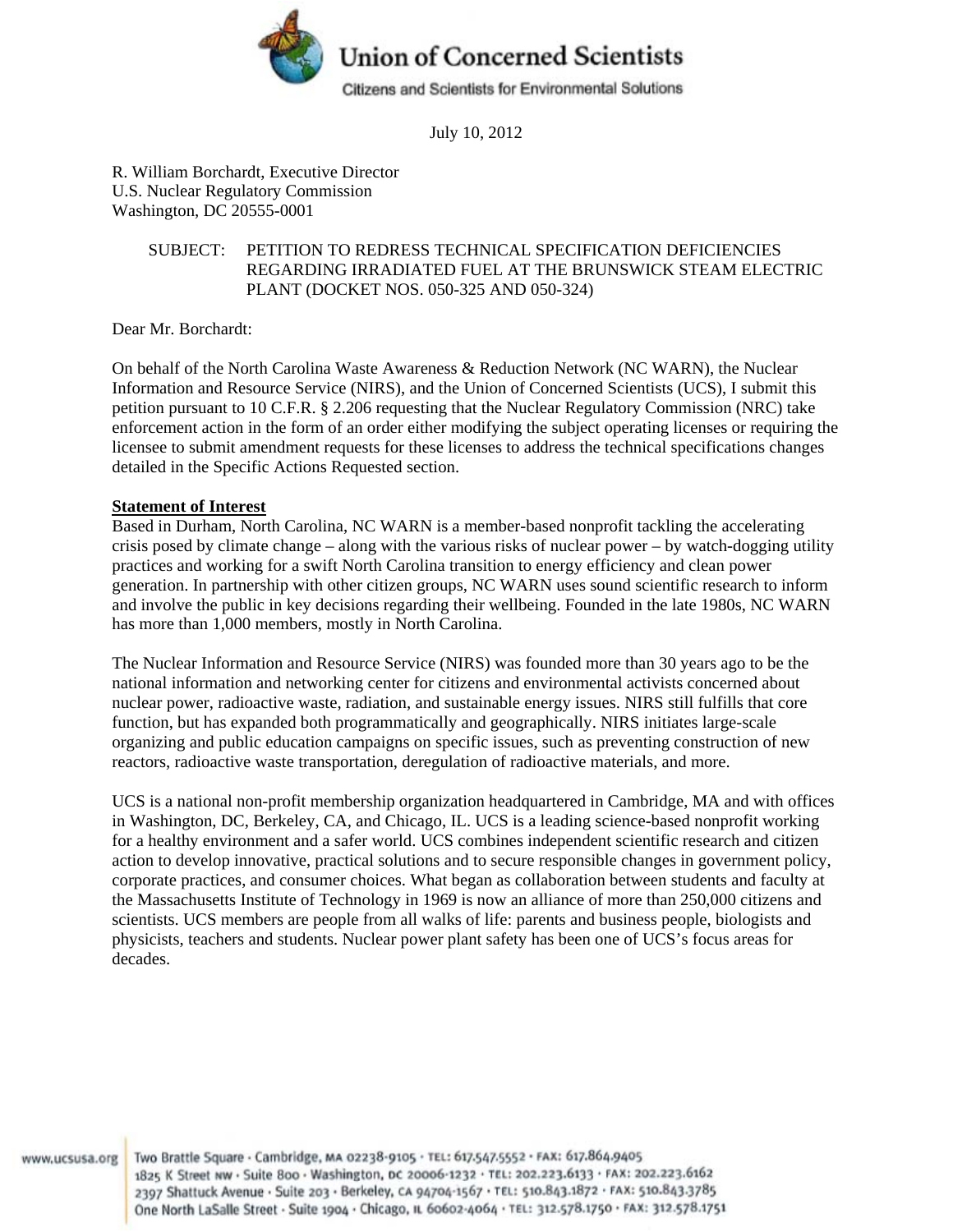#### **Background**

The Brunswick Steam Electric Plant has two operating boiling water reactors (BWRs) with Mark I containment designs. Each reactor has its own spent fuel pool located within the secondary containment as shown in the figure.

The NRC issued operating licenses to Carolina Power & Light, now doing business as Progress Energy, for the two reactors at Brunswick. The operating licenses included technical specifications that establish minimally acceptable conditions for reactor operation and define actions to be taken – up to and including reactor shut down – when those minimally acceptable conditions are not met.

The NRC originally licensed each Brunswick unit to store up to 720 fuel bundles inside its individual spent fuel pool (Ref. 12). In August 1977, the NRC approved amendments to the Unit 1 and Unit 2 operating licenses that allowed the pools to be reracked with racks capable of storing up to 616



pressurized water reactor (PWR) spent fuel assemblies (from the company's HB Robinson nuclear plant) or 1,386 boiling water reactor (BWR) spent fuel assemblies. The NRC approved amendments to the operating licenses in December 1983 allowing each spent fuel pool to store up to 160 PWR and 1,803 BWR fuel assemblies in the Unit 1 spent fuel pool and up to 144 PWR and 1,839 BWR fuel assemblies in the Unit 2 spent fuel pool (Ref. 13), their currently licensed storage capacities.

Each Brunswick reactor core holds 560 fuel assemblies. Thus, each Brunswick spent fuel pool is licensed to hold more than three reactor core's worth of irradiated fuel. The technical specifications issued by the NRC with the operating licenses contain many provisions to protect the irradiated fuel in the reactor core from damage and to protect workers and the public from radioactivity released from irradiated fuel in the reactor core should it become damaged despite these extensive precautionary measures. The technical specifications fail to provide adequate protection when irradiated fuel is in the spent fuel pools as shown in the following table: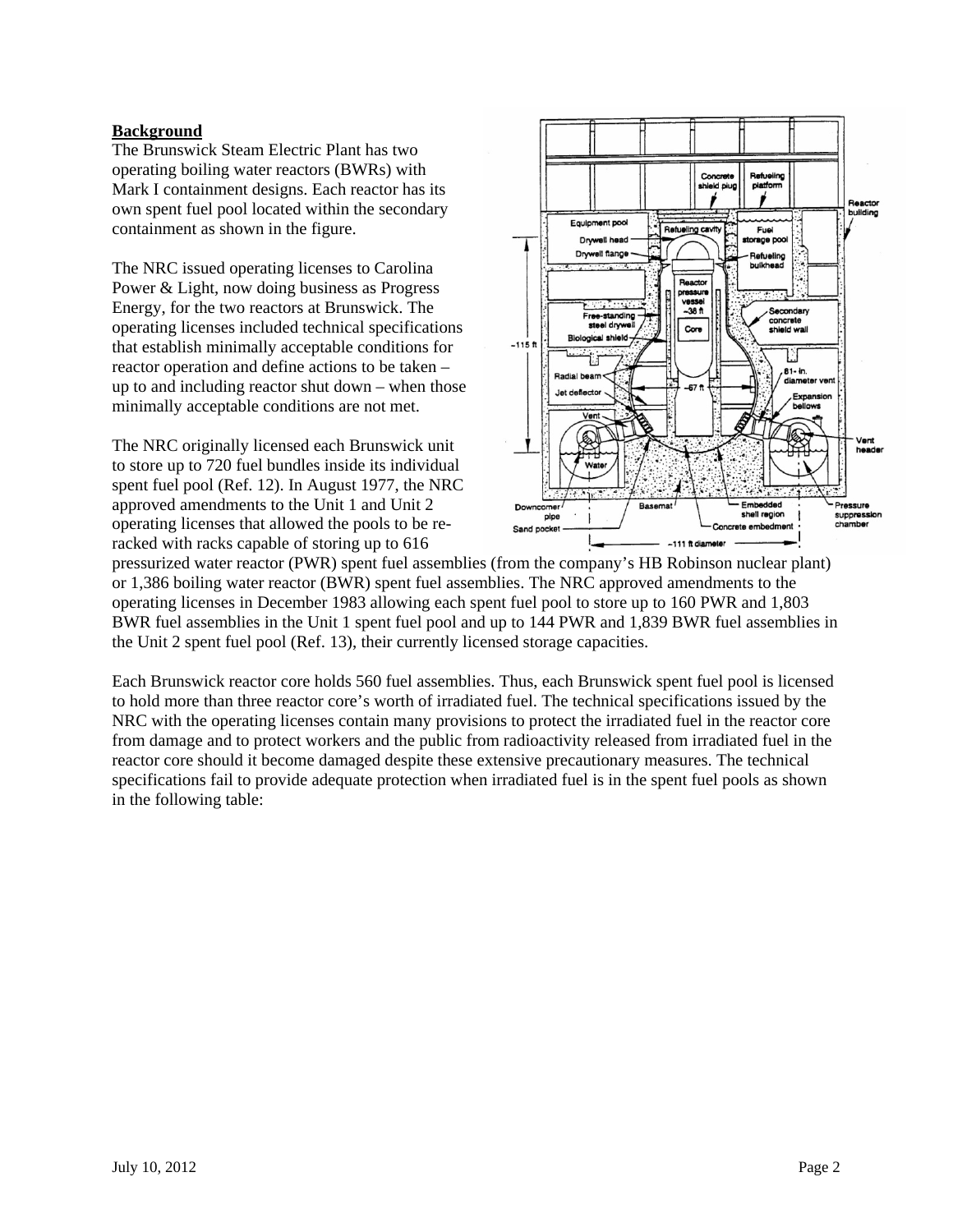| <b>Brunswick Unit</b><br><b>Technical Specification</b><br>(Reference 1)                                                     | <b>Refueling outage</b><br>and all but one<br>irradiated fuel<br>assembly<br>offloaded to<br>spent fuel pool | <b>Refueling outage</b><br>and all irradiated<br>fuel offloaded to<br>spent fuel pool<br>with one<br>irradiated fuel<br>assembly being<br>moved inside<br>pool | <b>Refueling outage</b><br>and all irradiated<br>fuel offloaded to<br>spent fuel pool<br>with no<br>irradiated fuel<br>assemblies being<br>moved inside<br>pool |
|------------------------------------------------------------------------------------------------------------------------------|--------------------------------------------------------------------------------------------------------------|----------------------------------------------------------------------------------------------------------------------------------------------------------------|-----------------------------------------------------------------------------------------------------------------------------------------------------------------|
| 2.1 on minimum water level in spent<br>fuel pool                                                                             | N <sub>0</sub>                                                                                               | N <sub>0</sub>                                                                                                                                                 | N <sub>o</sub>                                                                                                                                                  |
| Table 3.3.6.2-1 on Reactor Building<br><b>Exhaust Radiation - High secondary</b><br>containment isolation                    | N <sub>o</sub>                                                                                               | Maybe                                                                                                                                                          | N <sub>o</sub>                                                                                                                                                  |
| Table 3.3.7.1-1 on Control Building<br>Air Intake Radiation - High control<br>room emergency ventilation system<br>isolation | N <sub>o</sub>                                                                                               | Maybe                                                                                                                                                          | N <sub>o</sub>                                                                                                                                                  |
| 3.6.4.1 on secondary containment<br>operability                                                                              | N <sub>o</sub>                                                                                               | Maybe                                                                                                                                                          | N <sub>o</sub>                                                                                                                                                  |
| 3.6.4.2 on secondary containment<br>isolation damper operability                                                             | N <sub>o</sub>                                                                                               | Maybe                                                                                                                                                          | N <sub>o</sub>                                                                                                                                                  |
| 3.6.4.3 on standby gas treatment<br>system operability                                                                       | N <sub>o</sub>                                                                                               | Maybe                                                                                                                                                          | No                                                                                                                                                              |
| 3.7.3 on control room emergency<br>ventilation system operability                                                            | N <sub>o</sub>                                                                                               | Maybe                                                                                                                                                          | N <sub>o</sub>                                                                                                                                                  |
| 3.7.4 on control room air conditioning<br>system operability                                                                 | N <sub>o</sub>                                                                                               | Maybe                                                                                                                                                          | N <sub>o</sub>                                                                                                                                                  |
| 3.7.7 on spent fuel pool water level                                                                                         | N <sub>o</sub>                                                                                               | Yes                                                                                                                                                            | N <sub>o</sub>                                                                                                                                                  |
| 3.8.2 on AC power supplies with the<br>reactor shut down                                                                     | Yes                                                                                                          | Yes                                                                                                                                                            | N <sub>o</sub>                                                                                                                                                  |
| 3.8.5 on DC power supplies with the<br>reactor shut down                                                                     | Yes                                                                                                          | Yes                                                                                                                                                            | N <sub>o</sub>                                                                                                                                                  |
| 3.8.8 on electrical distribution<br>systems with the reactor shut down                                                       | Yes                                                                                                          | Yes                                                                                                                                                            | N <sub>o</sub>                                                                                                                                                  |
| 3.9.7 on residual heat removal system<br>operability during refueling                                                        | Yes                                                                                                          | N <sub>o</sub>                                                                                                                                                 | N <sub>o</sub>                                                                                                                                                  |
| 3.9.8 on residual heat removal system<br>operability during refueling                                                        | Yes                                                                                                          | N <sub>o</sub>                                                                                                                                                 | N <sub>o</sub>                                                                                                                                                  |

Several of the technical specifications may be applicable when the entire reactor core has been offloaded into the spent fuel pool and an irradiated fuel assembly is being moved inside the pool. These technical specifications only apply if the fuel assembly being moved has been inside a critical reactor core within the past 24 hours. Otherwise, the technical specification is not required/applicable.

Other than limiting the total number of fuel assemblies that can be stored in the spent fuel pool and the minimum level that the spent fuel pool water level can be inadvertently drained to, the Unit 1 technical specifications provide no protection against or mitigation of damage to irradiated fuel assemblies in the spent fuel pool from overheating.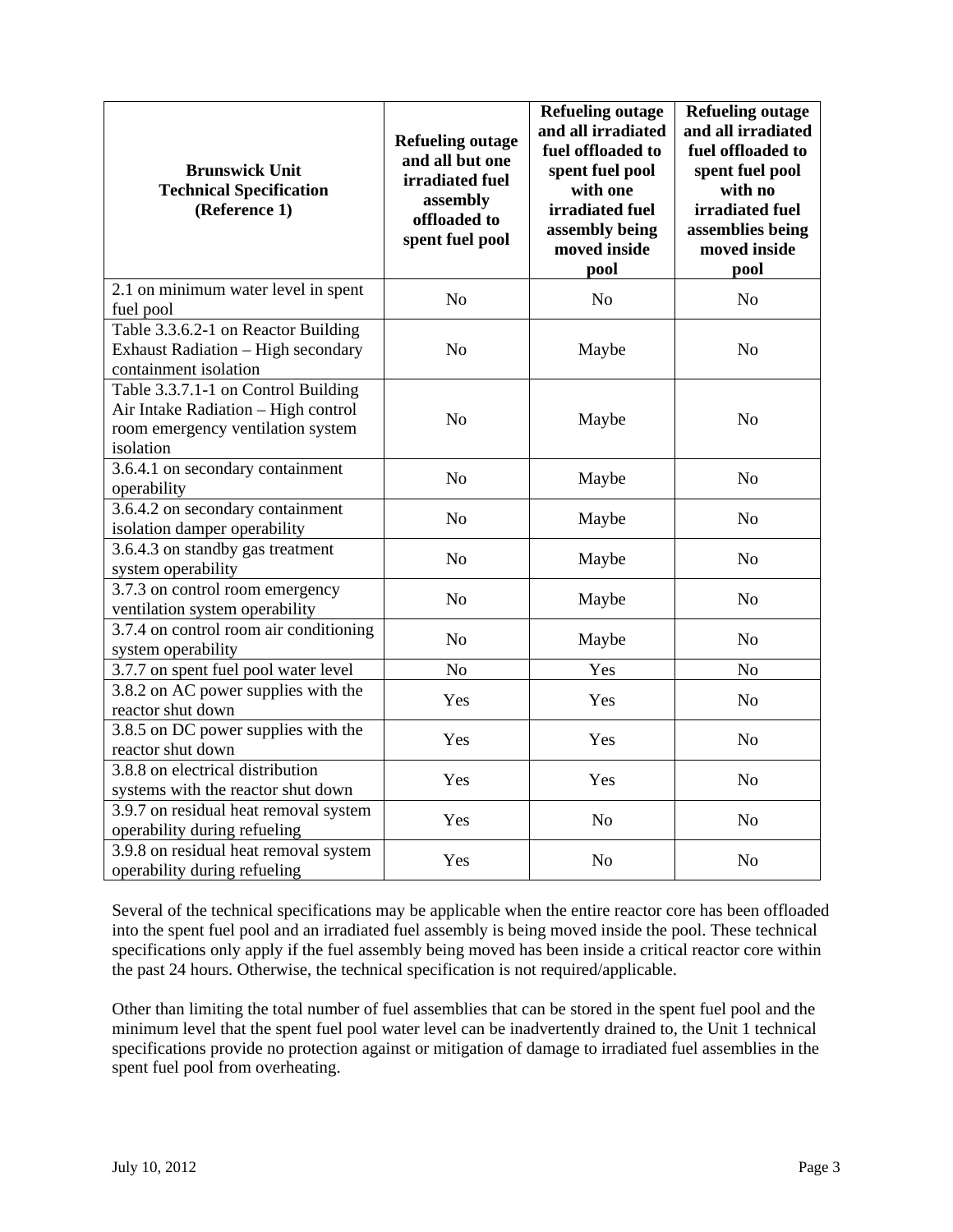With the spent fuel pool entirely filled with more than three reactor core's worth of irradiated fuel, including one freshly offloaded reactor core, the current technical specifications do not require water to be in the pool, secondary containment around the pool to be available, or the normal or backup cooling systems to be functional. That's clearly inadequate. Earlier this year, the NRC issued orders to Brunswick's owner requiring that reliable instrumentation be installed to monitor parameters like water level and water temperature. Because the existing technical specifications do not require water level to be maintained in the spent fuel pool except when certain irradiated fuel is being moved within it, the NRCmandated spent fuel pool water level instrumentation could be disabled for months; after all, since water level itself is not required, monitoring of it is also not required (at least per the existing technical specifications, not per reality).

The actions requested by this petition seek to improve the technical specifications by changing all the "No" and "Maybe" entries in the above table to "Yes," thus better managing the risk from irradiated fuel stored inside the spent fuel pools.

#### **Specific Actions Requested**

The Brunswick Steam Electric Plant has two reactor units licensed by the NRC to operate. The requested actions are based upon the Unit 1 Technical Specifications (Reference 1) and are also requested for the similar Unit 2 Technical Specifications (Reference 2). The convention used to designate individual sections within the Technical Specifications will be TS n.n.n (e.g., TS 3.4.2 refers to Technical Specification 3.4.2). This petition seeks to have the NRC take enforcement action that results in the following revisions to the technical specifications for the subject operating licenses.

#### **1) Revise TS 2.1, Safety Limits, to include a requirement like the one in TS 2.1.1.3 that the water level shall be greater than the top of active irradiated fuel in the spent fuel pool.**

Justification: TS 2.1.1.3 requires that the water level inside the reactor vessel be maintained above the top of irradiated fuel. Per Reference 6, the bases for this requirement are to provide core cooling capability. When the reactor is shut down, "If the water level should drop below the top of the active irradiate fuel during this period, the ability to remove decay heat is reduced. This reduction in cooling capability could lead to elevated cladding temperatures and clad perforation … . The reactor vessel water level SL [Safety Limit] has been established at the top of the active irradiated fuel to provide a point that can be monitored and to also provide adequate margin for effective action."

TS 4.2.1 limits the number of irradiated fuel assemblies in the reactor core to 560. TS 4.3.3 allows up to 1,803 irradiated boiling water reactor fuel assemblies and 160 pressurized water reactor fuel assemblies to be stored in the spent fuel pool. During refueling outages, the entire reactor core inventory of 560 irradiated fuel assemblies can be offloaded into the spent fuel pool to join 1,403 irradiated fuel assemblies already stored there. Currently, no Safety Limit requires water level be maintained above irradiated fuel in the spent fuel pool. The hazard requiring TS 2.1.1.3 is neither eliminated nor lessened when irradiated fuel assemblies are offloaded to the spent fuel pool. Thus, proper management of this hazard necessitates a Safety Limit for water level above the top of irradiated fuel in the spent fuel pool as is presently provided for water level above irradiated fuel in the reactor core.

For example, Technical Specifications License Condition P(2)(7) requires measures be developed to mitigate damage to fuel in the spent fuel pool. These mitigating measures most likely rely on an assumed water level in the spent fuel pool. If the water level fell below the top of irradiated fuel in the spent fuel pool, the associated lack of shielding from the missing water could render the mitigating measures unviable while the lack of water inventory could affect the timing and flow rate of makeup water to the pool.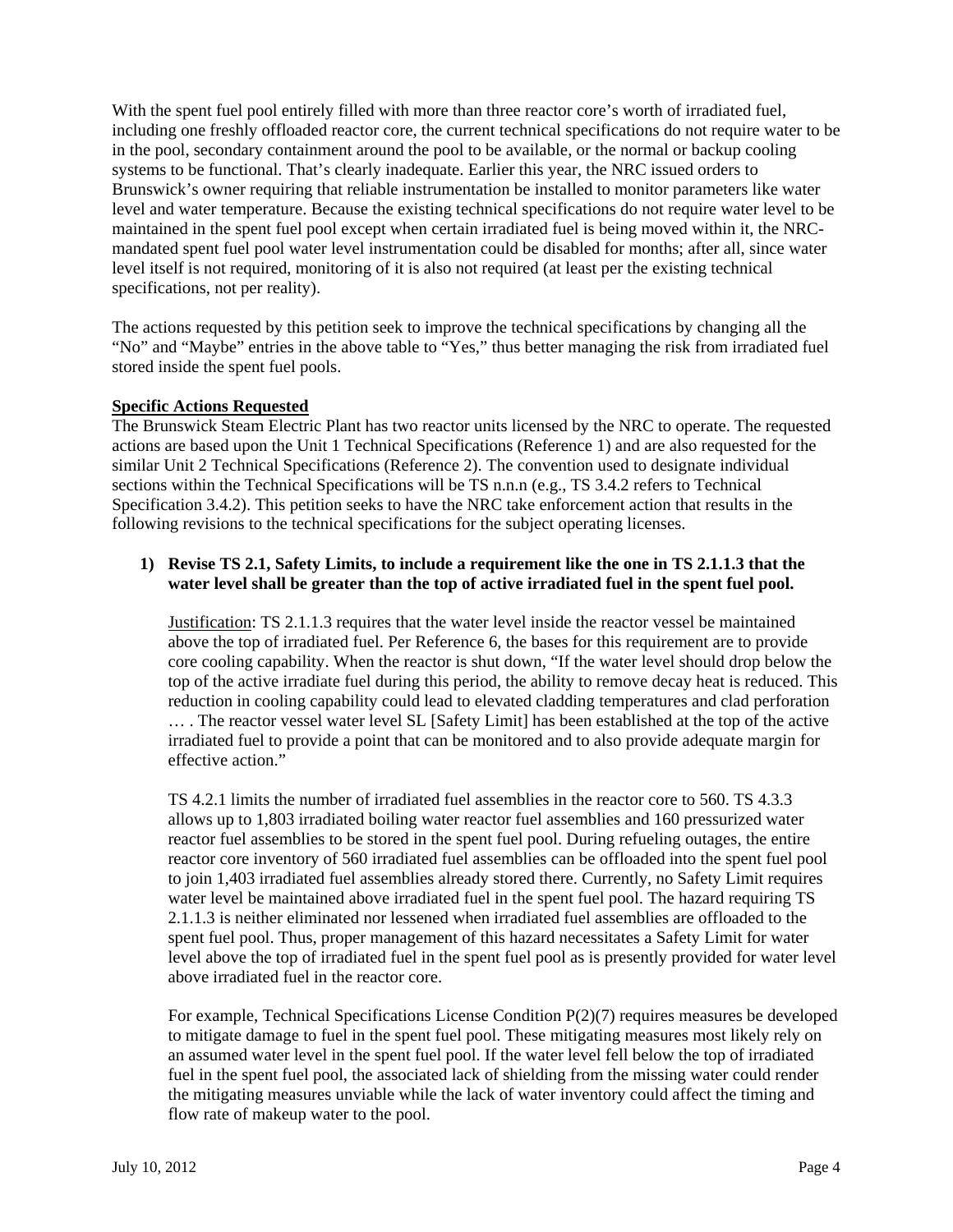In its safety evaluation for the operating license amendment that established the current limit on spent fuel storage for Unit 1 (Ref. 13), the NRC staff stated "The design of the storage pool is such that the fuel will always be covered with water. The top of the stored fuel is at an elevation lower than the bottom of the pool gate which separates the reactor well from the storage pool." Amendment No. 170 to the Unit 1 operating license established the design minimum inadvertent drainage level to correspond to 115' 11" site elevation (Ref. 14). But TS 3.7.7 (see Requested Action (9) below) would not preclude intentional drainage or unmitigated boil-off of the spent fuel pool water level below this point.

The requested Safety Limit protects irradiated fuel in the spent fuel pool as TS 2.1.1.3 currently protects irradiated fuel in the reactor vessel.

#### **2) Revise footnote (b) for TS Table 3.3.6.2-1, Secondary Containment Isolation Instrumentation, to require the Reactor Building Exhaust Radiation – High function to be applicable whenever irradiated fuel is stored in the spent fuel pool.**

Justification: Per Reference 8, the Reactor Building Exhaust Radiation – High function initiates closure of the secondary containment isolation devices and automatic start of the standby gas treatment system to limit the release of fission products. Reference 8 further explains that "High secondary containment exhaust radiation is an indication of possible gross failure of the fuel cladding. The release may have originated from the primary containment due to a break in the RCPB [reactor coolant pressure boundary] or the refueling floor due to a fuel handling accident."

Per Reference 10, the NRC "determined that loss of SFP [spent fuel pool] coolant inventory greater than 1 foot occurred at a rate of 1 event per 100 reactor years" while "Loss of SFP cooling with a temperature increase greater than 20°F occurred at a rate of approximately 3 events per 1000 reactor years." Reference 10 stated "these events resulted in several feet of SFP coolant level, some of the events have lasted longer than 24 hours." Loss of water inventory from the spent fuel pool or loss of cooling capability for its water can lead to gross failure of the fuel cladding.

A fuel handling accident, wherein an irradiated fuel assembly is damaged from being dropped or banged into something, could result in release of radioactivity in amounts requiring the automatic isolation of secondary containment and the automatic start of the standby gas treatment system to limit the offsite radiation doses. Reference 10 showed that the probability of spent fuel pool water inventory or cooling loss is not so low as to be dismissed or neglected. Furthermore, the fuel handling accident's consequences are limited to the radioactive source term in a relatively small number of fuel rods (i.e., only those fuel rods in the single fuel assembly dropped plus the fuel rods in the fuel assemblies it impacts before coming to rest). A spent fuel pool accident initiated by loss of water inventory may yields a much larger radioactive source term (i.e., the fuel rods in at least the irradiated fuel assemblies recently discharged from the reactor core).

Thus, the protection afforded by the Reactor Building Exhaust Radiation – High function when recently irradiated fuel is being moved in secondary containment is also needed whenever irradiated fuel is in the spent fuel pool.

#### **3) Revise footnote (a) for TS Table 3.3.7.1-1, Control Room Emergency Ventilation (CREV) System Instrumentation, to require the Control Building Air Intake Radiation – High function to be applicable whenever irradiated fuel is stored in the spent fuel pool.**

Justification: Per Reference 8, the Control Building Air Intake Radiation – High function automatically starts the Control Room Emergency Ventilation (CREV) System. Air within the control room is recirculated through filters to remove radioactivity and sufficient outside air in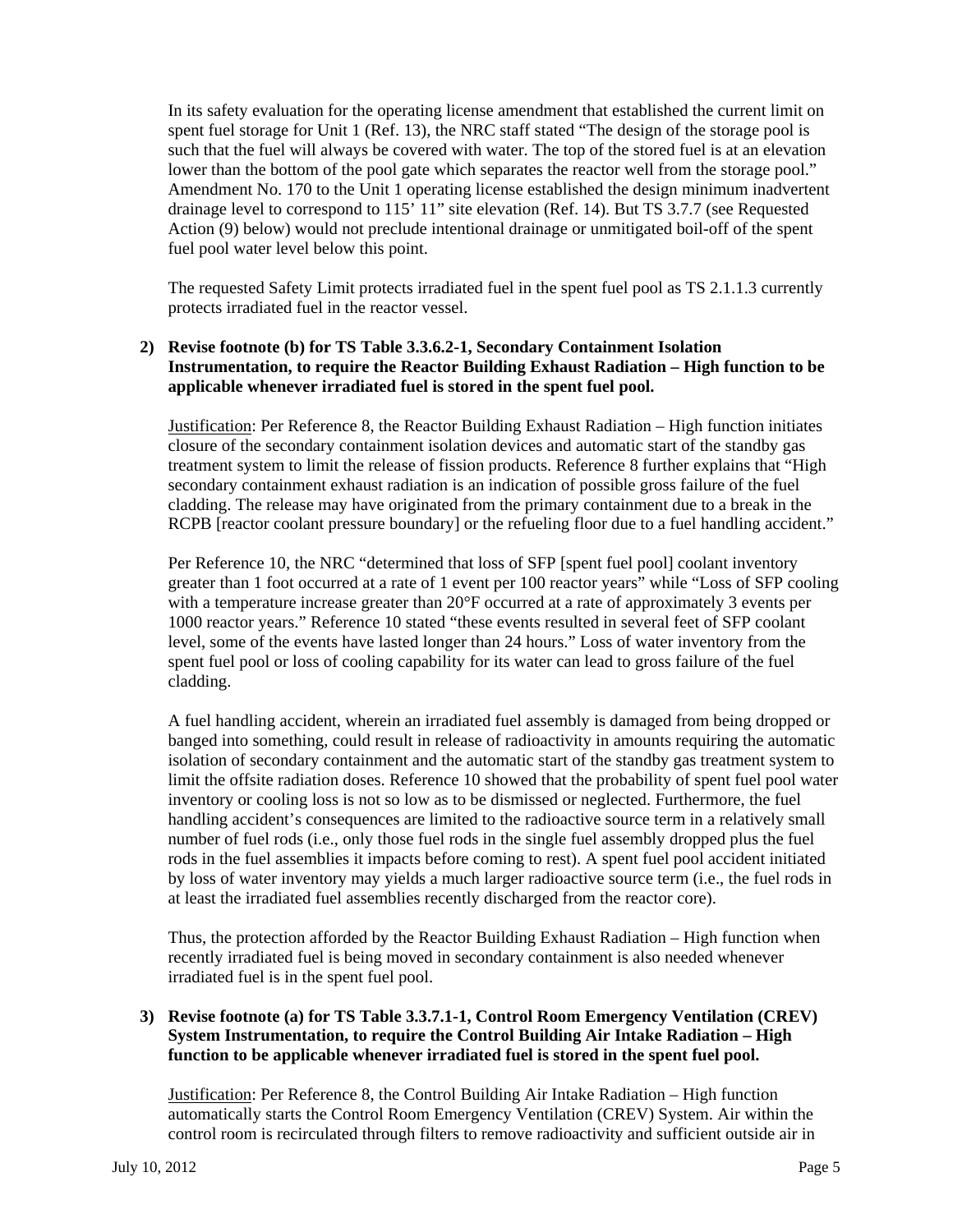drawn to maintain the control room's pressure slightly above atmospheric pressure. The CREV System is "designed to provide a radiologically controlled environment to ensure the habitability of the control room for the safety of control room operators under all plant conditions" to ensure "that the radiation exposure of control room personnel, through the duration of any one of the postulated accidents, does not exceed the limits set by GDC [general design criterion] 19 of 10 CFR 50, Appendix A."

As described in the justification for Requested Action (2) above, irradiated fuel in the spent fuel pool can be damaged due to loss of water inventory or cooling. The operators need equal protection in that event.

Thus, the protection afforded by the Control Building Air Intake Radiation – High function when recently irradiated fuel is being moved in secondary containment is also needed whenever irradiated fuel is in the spent fuel pool.

#### **4) Revise the APPLICABILITY for TS 3.6.4.1, Secondary Containment, to include whenever irradiated fuel is stored in the spent fuel pool.**

Justification: Per Reference 8, the purpose of "secondary containment is to contain and hold up fission products that may leak from primary containment following a Design Basis Accident (DBA). In conjunction with operation of the Standby Gas Treatment (SGT) System and closure of certain valves whose lines penetrate the secondary containment, the secondary containment is designed to reduce the activity level of the fission products prior to release to the environment…".

Per Reference 10, losses of spent fuel pool water inventory and cooling have been routinely experienced at U.S. reactors. Loss of spent fuel pool water inventory or cooling can result in damage to irradiated fuel assemblies stored therein due to overheating. Per Reference 11, the offsite consequences due to radioactivity released from irradiated fuel assemblies damaged in a spent fuel pool can be considerable.

Thus, the protection afforded by the Secondary Containment being operable when recently irradiated fuel is being moved in secondary containment is also needed whenever irradiated fuel is in the spent fuel pool.

Alternatively, the APPLICABILITY for TS 3.6.4.1 could be revised to "During operations with a potential for draining the reactor vessel (OPDRVs) or the spent fuel pool." This would permit secondary containment not to be operable during Modes 4, 5, and defueled as long as nothing was ongoing that had the potential to drain the spent fuel pool. If spent fuel pool cooling became lost, the potential it introduced to boil away and drain the spent fuel pool would invoke the requirement to restore secondary containment to operable status. Likewise, this APPLICABILITY would require secondary containment to be operable before initiating movements of heavy loads over the spent fuel pool or other activity that might cause the loss of water inventory from the spent fuel pool.

#### **5) Revise the APPLICABILITY for TS 3.6.4.2, Secondary Containment Isolation Dampers, to include whenever irradiated fuel is stored in the spent fuel pool.**

Justification: See the description for Requested Actions (2) and (4) above.

#### **6) Revise the APPLICABILITY for TS 3.6.4.3, Standby Gas Treatment (SGT) System, to include whenever irradiated fuel is stored in the spent fuel pool.**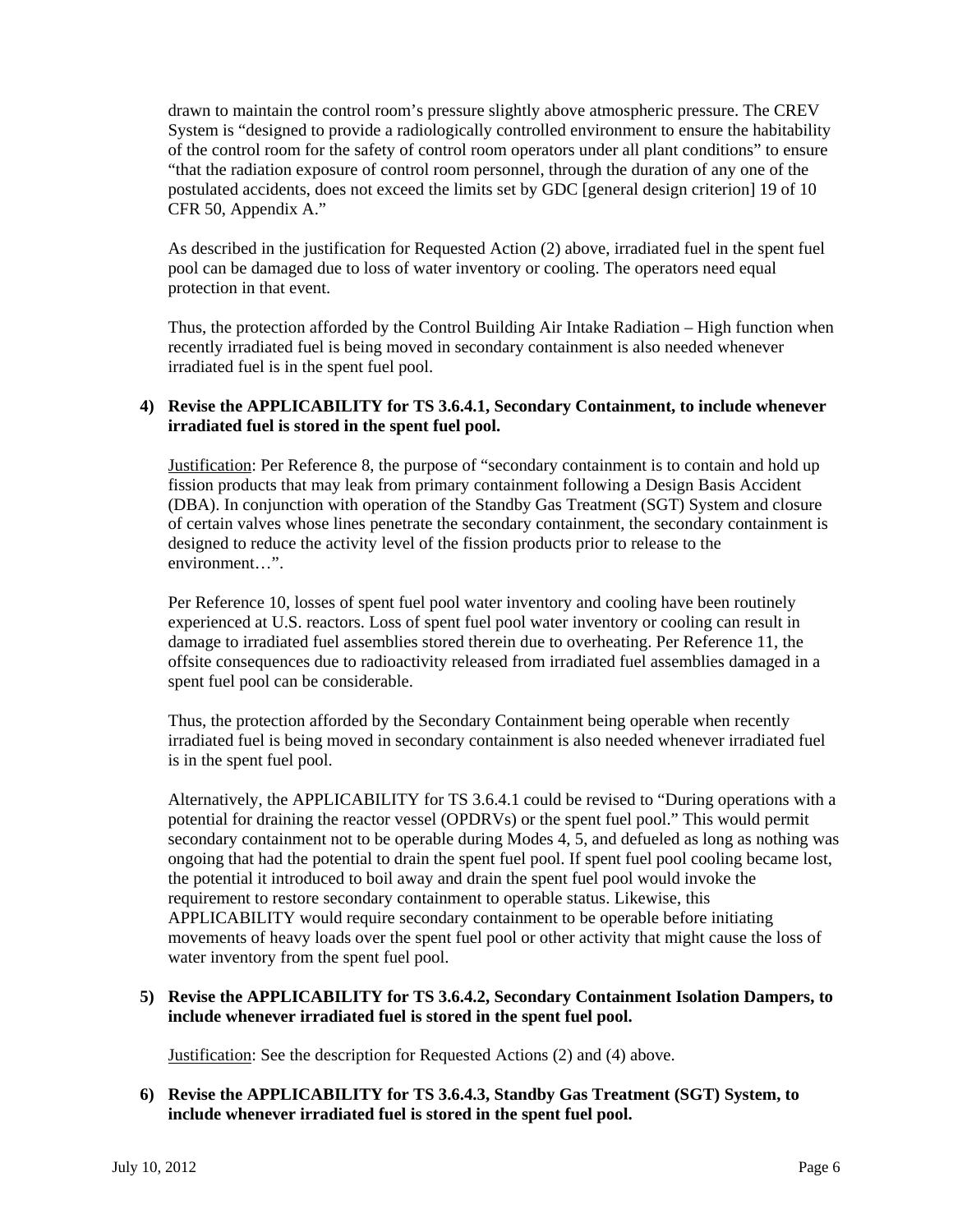Justification: See the description for Requested Action (4) above.

**7) Revise the APPLICABILITY for TS 3.7.3, Control Room Emergency Ventilation (CREV) System, to include whenever irradiated fuel is stored in the spent fuel pool.** 

Justification: See the description for Requested Action (3) above.

#### **8) Revise the APPLICABILITY for TS 3.7.4, Control Room Air Conditioning (AC) System, to include whenever irradiated fuel is stored in the spent fuel pool.**

Justification: See the description for Requested Action (3) above.

#### **9) Revise the APPLICABILITY for TS 3.7.7, Spent Fuel Storage Pool Water Level, to be whenever irradiated fuel is stored in the spent fuel pool instead of only when irradiated fuel assemblies are being moved in the spent fuel pool.**

Justification: TS 4.2.1 limits the number of irradiated fuel assemblies in the reactor core to 560. TS 4.3.3 allows up to 1,803 irradiated boiling water reactor fuel assemblies and 160 pressurized water reactor fuel assemblies to be stored in the spent fuel pool. During refueling outages, the entire reactor core inventory of 560 irradiated fuel assemblies can be offloaded into the spent fuel pool to join 1,403 irradiated fuel assemblies already stored there.

If 559 of the 560 irradiated fuel assemblies in the reactor core were offloaded to the spent fuel pool during a refueling outage, the sole irradiated fuel assembly remaining in the reactor vessel would require (a) the water level inside the reactor vessel to be above the top of the irradiated fuel within that fuel assembly per TS 2.1, (b) AC power sources to be available per TS 3.8.2, (c) DC power sources to be available per TS 3.8.5, (d) power distribution systems to be available per TS 3.8.8, and (e) one residual heat removal shutdown cooling subsystem to be operable and in service per TS 3.9.7 and TS 3.9.8. But when that last irradiated fuel assembly was offloaded into the spent fuel pool, all of these requirements would be removed. And TS 3.7.7 would not require any water level to be maintained in the spent fuel pool as long as no irradiated fuel assemblies were being moved. It is nonsensical that a single irradiated fuel assembly within the reactor core would invoke all those safety requirements while it along with 1,962 other irradiated fuel assemblies inside the spent fuel pool would invoke none of them.

Per Reference 10, losses of spent fuel pool water inventory and cooling have been routinely experienced at U.S. reactors. Loss of spent fuel pool water inventory or cooling can result in damage to irradiated fuel assemblies stored therein due to overheating. Per Reference 11, the offsite consequences due to radioactivity released from irradiated fuel assemblies damaged in a spent fuel pool can be considerable.

Thus, the protection afforded by the spent fuel pool having a minimally allowable water level when recently irradiated fuel is being moved is also needed whenever irradiated fuel is in the spent fuel pool.

#### **10) Revise the APPLICABILITY for TS 3.8.2, AC Sources – Shutdown, to be whenever irradiated fuel is stored in the spent fuel pool instead of only when irradiated fuel assemblies are being moved in secondary containment.**

Justification: See the description for Requested Action (9) above.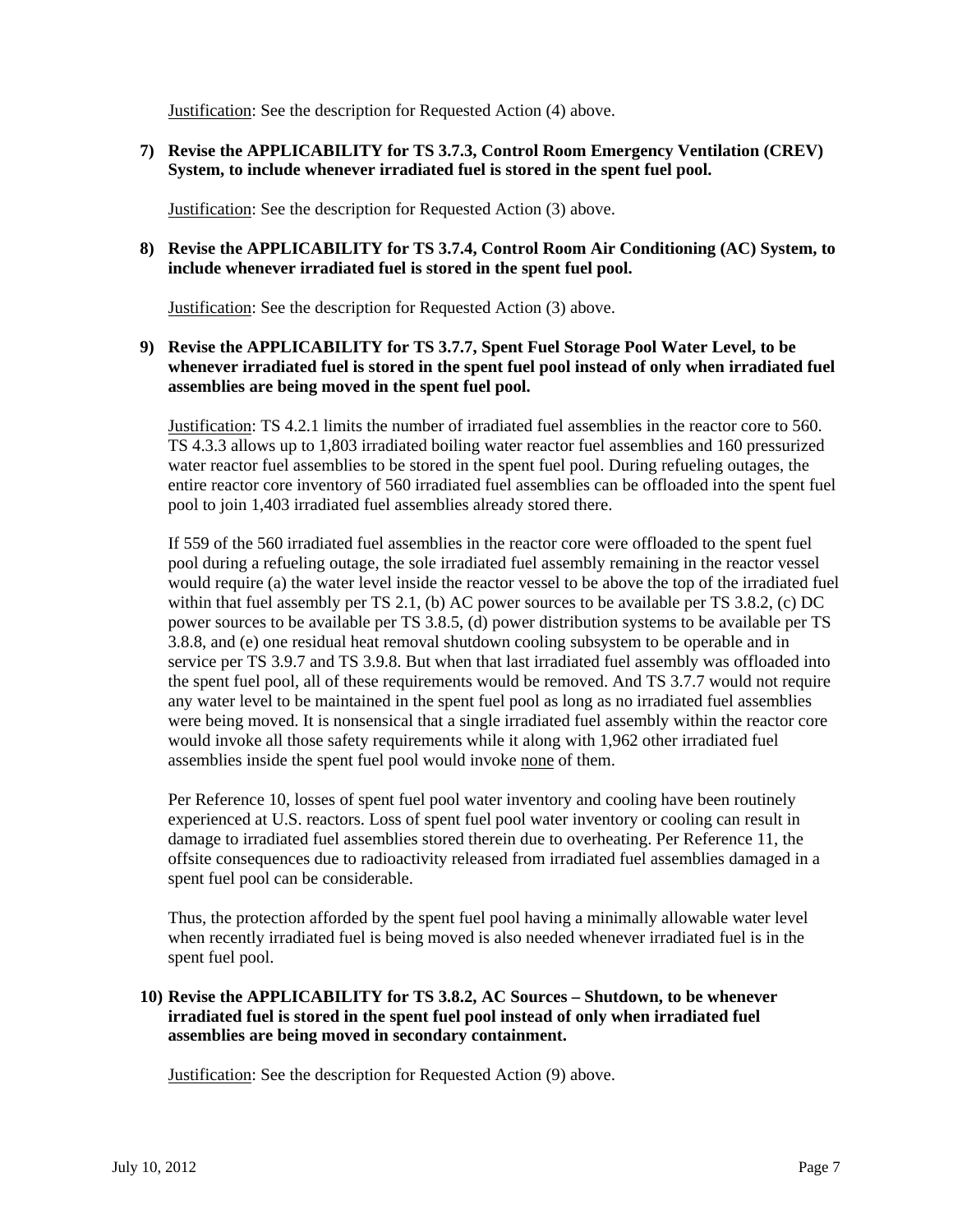**11) Revise the APPLICABILITY for TS 3.8.5, DC Sources – Shutdown, to be whenever irradiated fuel is stored in the spent fuel pool instead of only when irradiated fuel assemblies are being moved in secondary containment.** 

Justification: See the description for Requested Action (9) above.

**12) Revise the APPLICABILITY for TS 3.8.8, Distribution Systems – Shutdown, to be whenever irradiated fuel is stored in the spent fuel pool instead of only when irradiated fuel assemblies are being moved in secondary containment.** 

Justification: See the description for Requested Action (9) above.

#### **13) Revise TS 3.9.7, Residual Heat Removal (RHR) – High Water Level, and/or TS 3.9.8, Residual Heat Removal (RHR) – Low Water Level, or add a new Limiting Condition for Operation to require one RHR subsystem to be operable whenever the entire reactor core is offloaded into the spent fuel pool.**

Justification: When the entire reactor core's inventory of irradiated fuel assemblies is offloaded into the spent fuel pool, the decay heat load "results in a maximum bulk pool temperature of 124.6°F if the RHR system supplements the SFPCS [spent fuel pool cooling system]. A maximum pool temperature of 197.2 $\mathrm{P}$  is expected if only the spent fuel pool cooling system is used." The NRC staff approved the increase in the Unit 1 spent fuel storage capacity that yields these values based explicitly on this condition: "Thus the RHR system will be operational and crosstied with the SFPCS prior to the discharge of a full core inventory into the pool" (Ref. 13, page 7).

TS 3.9.7 requires one RHR shutdown cooling subsystem to be operable and in service during refueling (Mode 5) with irradiated fuel in the reactor vessel and the reactor vessel water level more than 21 feet 10 inches above the vessel flange. TS 3.9.8 requires two RHR shutdown cooling subsystems to be operable with one in service in this situation if the reactor vessel water level drops below 21 feet 10 inches above the flange. But neither technical specification, nor any other, requires the RHR system to be operational as assumed by the NRC in its safety evaluation.

The requested action ensures the RHR system is operational when needed.

#### **Bottom Line**

The current technical specifications for the Brunswick Unit 1 and 2 reactors are based on the assumption that the sole scenario involving damage to irradiated fuel outside of the reactor vessel is that resulting from a fuel handling accident involving recently irradiated fuel (i.e., fuel that was within a critical reactor core within the past 24 hours). That event is the reason the technical specifications require secondary containment, the control room emergency ventilation system, and several other safety features to be operable when recently irradiated fuel is being moved. Because no other scenarios are considered, the technical specifications do not require these safety features to be operable when irradiated fuel is not being moved. In fact, the technical specifications literally do not require any water to be maintained inside the spent fuel pool even when it is filled to maximum capacity with irradiated fuel assemblies – as long as no irradiated fuel assembly is being moved.

But loss of water inventory from the spent fuel pool or sustained loss of its cooling capability can also result in damage to irradiated fuel. And the potential extent of that damage and the amount of radioactivity released from damaged fuel can be considerably larger than that resulting from a fuel handling accident. Because the probability of spent fuel pool water inventory or cooling loss is not so low as to be neglected, the technical specification provisions that currently manage the risk from a fuel handling accident must be extended to also cover other credible spent fuel pool events.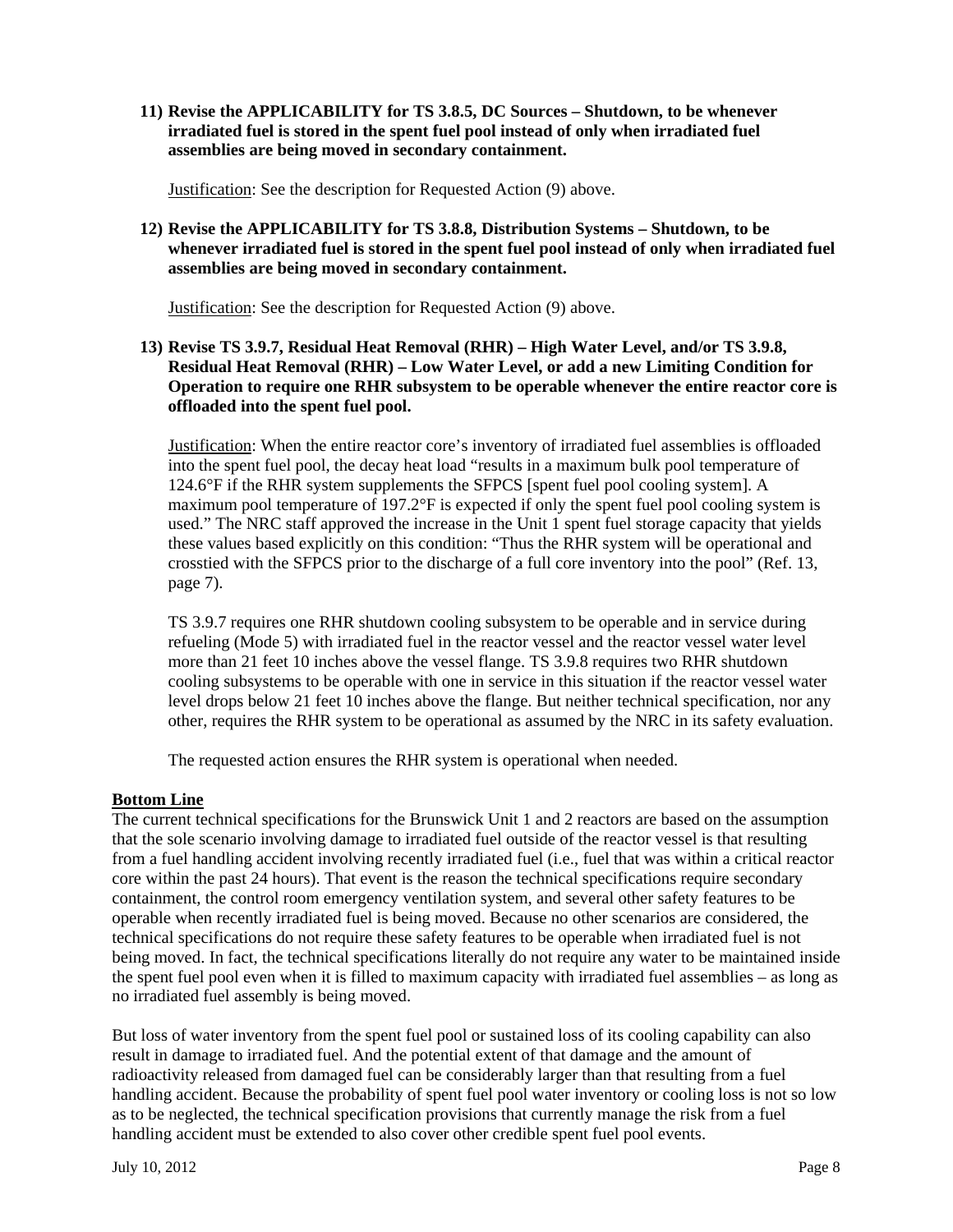The actions requested by this petition will rectify this safety requirement imbalance.

Sincerely,

Dawi A fublou

David A. Lochbaum Director, Nuclear Safety Project Union of Concerned Scientists PO Box 15316 Chattanooga, TN 37415 423-468-9272, office 423-488-8318, cell dlochbaum@ucsusa.org

Signed on behalf of:

Jim Warren Mary Olson Waste Awareness & Reduction Network PO Box 7586 Durham, NC Asheville, NC 28802 jim@ncwarn.org mary0@nirs.org www.ncwarn.org www.nirs.org

Executive Director Nuclear Information and Resource Service

#### **References**

- 1) Brunswick Steam Electric Plant Unit 1 Technical Specifications (http://adamswebsearch2.nrc.gov/webSearch2/main.jsp?AccessionNumber='ML062900525')
- 2) Brunswick Steam Electric Plant Unit 2 Technical Specifications (http://adamswebsearch2.nrc.gov/webSearch2/main.jsp?AccessionNumber='ML062900536')
- 3) General Electric BWR/4 Standard Technical Specifications, Rev. 4, April 2012 (http://adamswebsearch2.nrc.gov/webSearch2/main.jsp?AccessionNumber='ML12104A192')
- 4) General Electric BWR/4 Standard Technical Specifications Bases, Rev. 4, April 2012 (http://adamswebsearch2.nrc.gov/webSearch2/main.jsp?AccessionNumber='ML12104A193')
- 5) Pilgrim Technical Specifications (http://adamswebsearch2.nrc.gov/webSearch2/main.jsp?AccessionNumber='ML052720275')
- 6) Brunswick Steam Electric Plant Unit 1 and 2 Technical Specifications Bases Changes (http://adamswebsearch2.nrc.gov/webSearch2/main.jsp?AccessionNumber='ML003715118')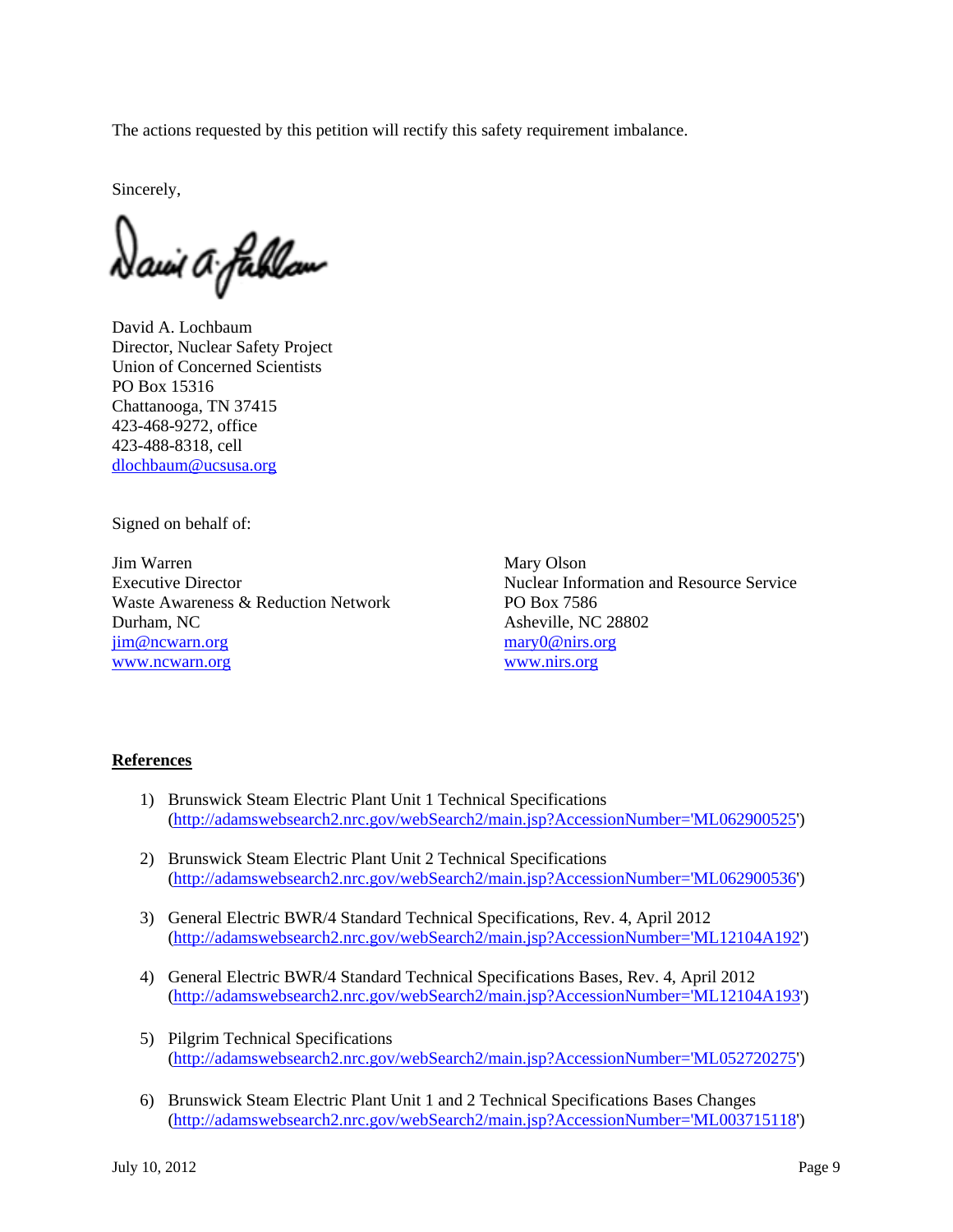- 7) Brunswick Steam Electric Plant Unit 1 and 2 Technical Specifications Bases Changes (http://adamswebsearch2.nrc.gov/webSearch2/main.jsp?AccessionNumber='ML013440272')
- 8) Brunswick Steam Electric Plant Unit 1 and 2 Technical Specifications Bases Changes (http://adamswebsearch2.nrc.gov/webSearch2/main.jsp?AccessionNumber='ML021430047')
- 9) Brunswick Steam Electric Plant Unit 1 and 2 Technical Specifications Bases Changes (http://adamswebsearch2.nrc.gov/webSearch2/main.jsp?AccessionNumber='ML051820228')
- 10) Nuclear Regulatory Commission Operating Experience Feedback Report: Assessment of Spent Fuel Cooling, NUREG-1275 Vol. 12, February 1997 (http://adamswebsearch2.nrc.gov/webSearch2/main.jsp?AccessionNumber='ML010670175')
- 11) Nuclear Regulatory Commission, NUREG/CR-6451, "A Safety and Regulatory Assessment of Generic BWR and PWR Permanently Shutdown Nuclear Power Plants," August 1997.
- 12) Nuclear Regulatory Commission License Amendment No. 8 to the Brunswick Unit 1 operating license, August 26, 1977 (http://adamswebsearch2.nrc.gov/webSearch2/main.jsp?AccessionNumber='ML020370382')
- 13) Nuclear Regulatory Commission License Amendment No. 61 to the Brunswick Unit 1 operating license, December 15, 1983. (http://adamswebsearch2.nrc.gov/webSearch2/main.jsp?AccessionNumber='ML020380374')
- 14) Nuclear Regulatory Commission License Amendment No. 170 to the Brunswick Unit 1 operating license, May 2, 1994 (http://adamswebsearch2.nrc.gov/webSearch2/main.jsp?AccessionNumber='ML020350654')

.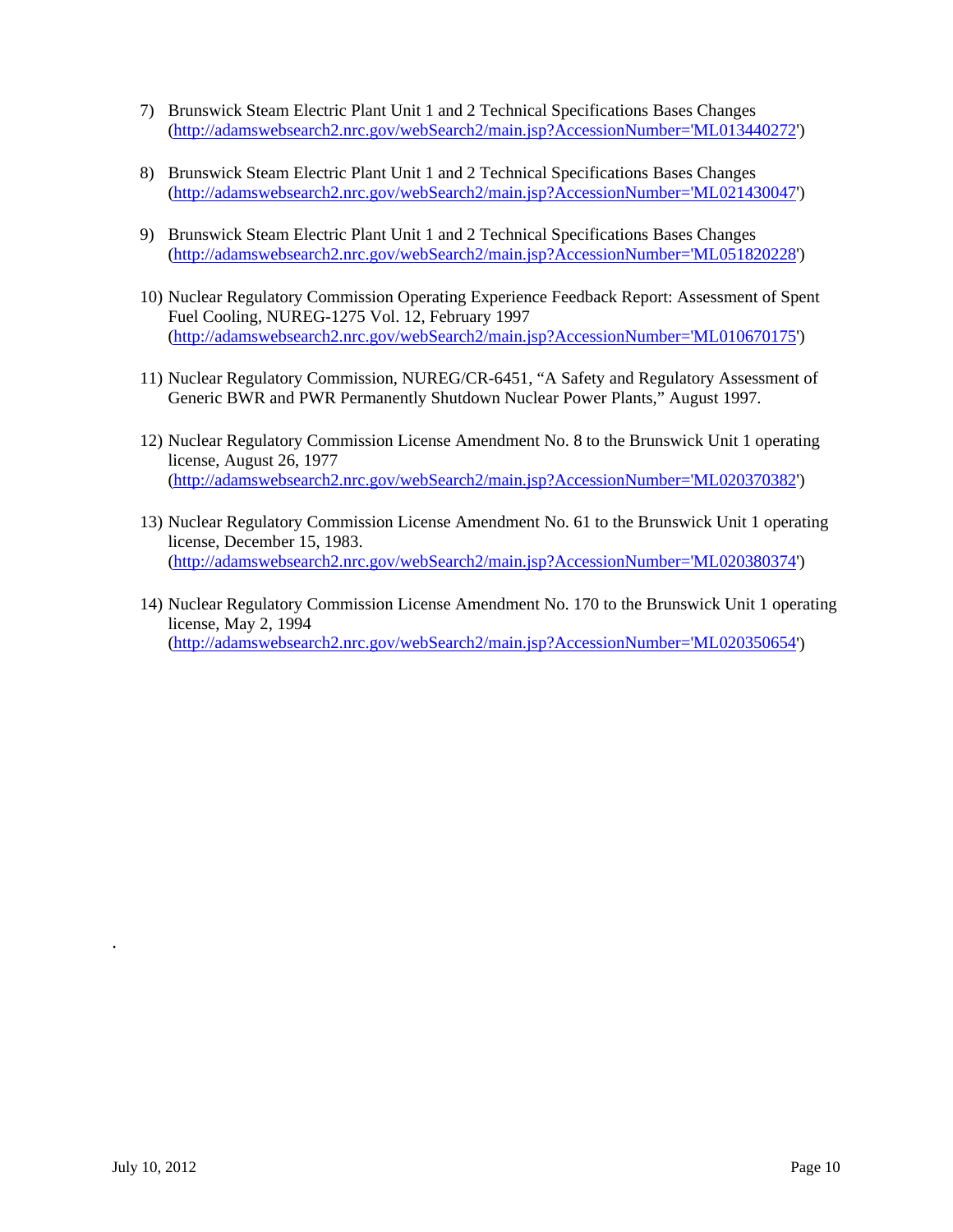

# Spent Fuel Pool Problem at Brunswick

### **SUMMARY**

## **The Problem**

While concerns about nuclear power safety often focus on the fuel in the reactor core, spent fuel stored in pools can also be a major source of radioactivity during an accident. Many safety requirements protect workers and the public from potential hazards of nuclear fuel when it is in the reactor core. But ironically, once the nuclear fuel is moved from the reactor core to the spent fuel pool, nearly all the safety requirements vanish. The hazard remains, but protection against it is greatly diminished. This dangerous situation exists for historical reasons that no longer apply, and should be corrected.

The Brunswick nuclear plant in North Carolina has radioactive fuel in two reactor cores and also in two spent fuel pools. Each reactor core at Brunswick holds about 100 tons of nuclear fuel. Each spent fuel pool contains three times as much as each reactor core—more than 300 tons in each pool. This radioactive material poses a threat to workers and the public for thousands of years into the future, and ensuring strong safety measures is essential.

## **Lack of Safety Requirements on Pools**

A reactor operates for 18 to 24 months and then shuts down for refueling. During refueling, about one-third of the nuclear fuel in the reactor core is moved to the spent fuel pool and replaced with new fuel. The new fuel remains in the reactor core for up to six years.

The Brunswick spent fuel pools are 38 feet deep with thick concrete walls and floor. The pools are located within the reactor buildings, or secondary containment structures (Figure 1). Metal racks near the bottom of the pool hold the spent fuel. The water in the pool shields workers from radiation and cools the spent fuel by carrying heat away from it. To keep the water from getting too hot, pumps remove water from the pool, cool it, and return it to the pool.

When operators are moving spent fuel from the reactor core to the spent fuel pool, the reactor's Technical Specifications require a set of strict safety measures to be in place. For example, they require that a certain level of water be maintained in the spent fuel pool, that secondary containment is intact, that the standby gas treatment and control room emergency ventilation systems are operable, and that both alternating and direct current power are available. Collectively, these safety requirements protect workers and the public from radioactivity released if spent fuel is damaged during the transfer. For example, the secondary containment and standby gas treatment system remove more than 99 percent of the radioactivity released into the reactor building before it gets to the environment.



*Figure 1. A cutaway view of the containment structures for a boiling water reactor like those at Brunswick. The drywell and wetwell form the primary containment. The reactor building constitutes the secondary containment. During refueling, the drywell head is removed, the refueling cavity is flooded with water, and spent fuel is moved underwater from the reactor core into the spent pool.*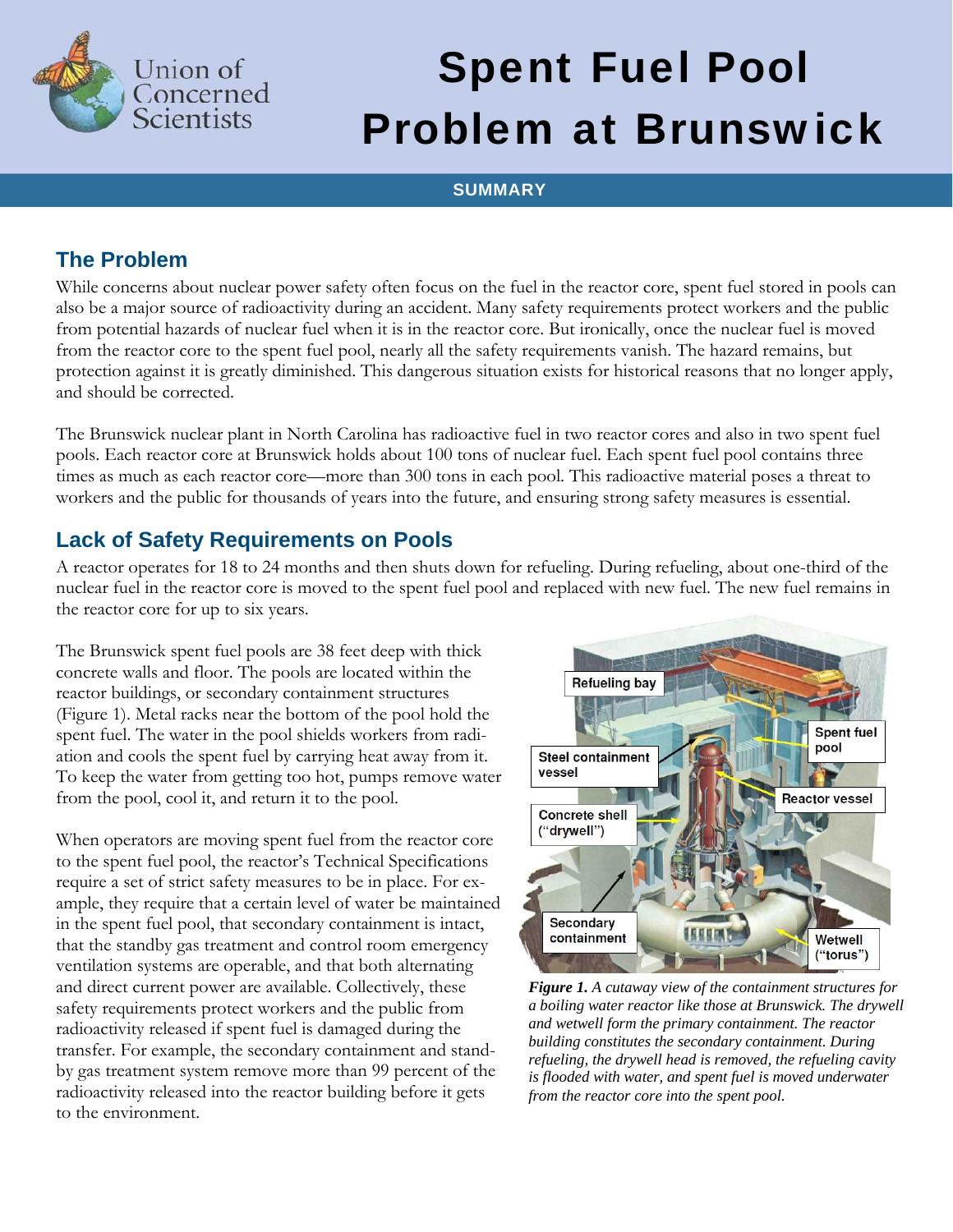However, once the spent fuel has been moved into the pool, NONE of these safety measures is required. In fact, the Technical Specifications no longer require that any water be maintained in the spent fuel pool. Studies performed by the national laboratories for the Nuclear Regulatory Commission (NRC) have consistently shown that if the spent fuel pool's water were to be lost for even a few hours or its cooling interrupted for several days, the spent fuel could overheat and its cladding could break open, releasing radioactive material. And because the pools are located outside the thick, concrete containment walls, it is more likely that this radioactive material would reach the environment. Studies have also shown that the amount of radioactivity released from overheating damage could be much larger than that released from a fuelhandling accident that might occur when the spent fuel was being moved into the pools.

Consequently, current safety requirements do not adequately protect workers and the public from spent fuel stored in pools. The potential hazard posed by spent fuel is so high that stringent safety requirements must be in place whenever spent fuel is in the pool, not just when it is being moved.



## **Background**

How did this situation arise? In the 1970s, Brunswick's owner applied for licenses to operate the two reactors. Federal regulations required the applications to include two documents: (1) the Final Safety Analysis Report

*Figure 2. Fuel being moved in a spent fuel pool.* 

(FSAR) and (2) the Technical Specifications. The FSARs detailed the plant's design and summarized safety studies showing how the reactors complied with regulations, both due to design and operation.

The Technical Specifications contains key parameters from the FSARs such as the number of emergency cooling pumps for the reactor core and the pump flow rates assumed in the safety studies. The Technical Specifications also defines testing requirements for safety equipment, and sets limits on how long the reactor can continue operating with safety components unavailable due to damage, testing, or maintenance. It also contains requirements to protect workers and the public from radioactivity released during accidents. The operating licenses for the Brunswick reactors include the Technical Specifications as an appendix. Revising the Technical Specifications requires formal review and approval by the NRC.

When the operating licenses for the Brunswick reactors were originally issued in the 1970s, the expectation was that spent fuel would remain in the spent fuel pools for only a few months before being shipped away for either reprocessing or disposal. Each spent fuel pool only had storage capacity for 720 fuel assemblies, or enough for an entire reactor core of 560 fuel assemblies plus 160 spent fuel assemblies. The primary concern at that point was moving the fuel, rather than storing it. As a result, the only accident involving spent fuel described in the FSAR was a fuel-handling accident – spent fuel dropped onto other spent fuel or damaged by striking something while being moved. And therefore the Technical Specifications only contained requirements to protect workers and the public from radioactivity released during a fuel-handling accident. The document dismissed other potential scenarios leading to damage of spent fuel in the pools, like loss of water or cooling capability. The rationale was that small amounts of spent fuel were intended to be stored in the pool for small amounts of time.